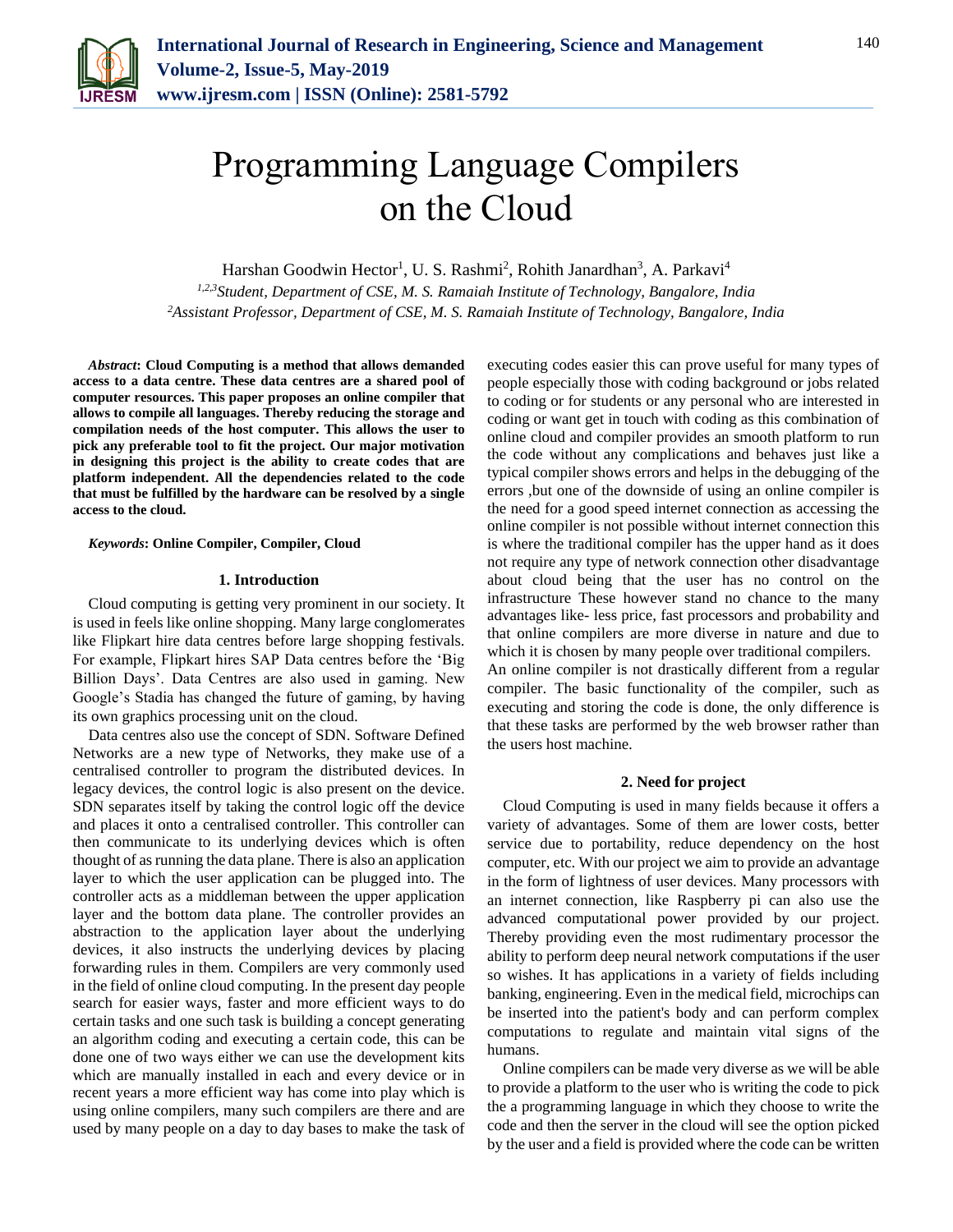

and with just a click of a button provided the program will start to run and errors are displayed if any, if no error exists a no error message will be shown and the code will run and provide the desired output. This cannot be done in a traditional compiler as each language will have a development kit which has to be installed in each and every device in which we choose to carry out the coding activity ,this can be very time consuming and can be very limited in terms of accessing the code from another device as it will not be possible but if we use an online compiler then each individual will be given a username and a password which is unique to that person this is done to protect the personal information of the user and for the purpose of authentication and once that person types in the unique information they will be automatically taken into their workspace or account where all their previous codes and data will be stored in an organised manner and can be accessed anytime from any place with any device with a moderately good network connection so as to gain access to the account. When we talk about online compilers everything is stored in the cloud safe from intrusion and other risks making it a safer way to store valuable codes, traditional compilers will not have such a personalized way to deal with its user making online compilers more user friendly.

Other common examples we have noticed are whenever people want to get into coding, they really struggle with the installation of compilers and frameworks on their desktops. We have devised this project in an attempt to eliminate all these unnecessary problems. Another added advantage of our project is security. By maintaining a server side database, we can send only the required .exe code to a client machine. Thereby preventing the client machine from making any changes to the high level language code.

## **3. Related works**

In our quest to understand this topic and its many implications, we stumbled on a variety of papers:

"Online Java compiler using cloud" by Mayank Patel, is one such example of this. Along with a few listed in the references. There are many systems that also provide cloud computing, each with their own features. Amazon EC2 provides its infrastructure as a service. Whereas the Google's App Engine and Microsoft do this by offering their platform as a service. Another such work is a file system developed by Google known as the Google File System. This method is fast and reliable and stores large data's on the server. The file is split into 64Mb and provides throughputs that are high and latencies that are low.

Shuai Zhang has spoken about the advantages of cloud computing such as having no need of expensive equipment and thus reducing cost and this is safe and reliable. Professionals are ready to remove any virus and provide recovery services to failed storage space. Satyanarayanan has proved another advantage of portability of compilers in servers. To drop a process, we add a Virtual Machine or an Operating System in the process. The data that is inside the Virtual Machinei is very

big. To reduce it we use a small product known as the Cloudlet which is installed on the base VM. And hence this can be used by Wi-Fi and 4G to acquire a server.

Characteristics of cloud are very difficult to distinguish for example their grid, cluster and systems as told by authors. So we can use a Cluster with a single entity and a Grid is used with a multiple entity. Both are used in the administrative domain. The National Institute of Standards and Technology has said that the Cloud Computing enables easy and provides access to a pool of resources at the given moment. So this provides very good flexibility, cost is reduced and overhead for end-users is very less. Many IT companies and organizations have their own private cloud that is used only for their own needs and communicates with other clouds of different companies and organizations. So the author has described that for each cloud in company, the infrastructure of the cloud has to be very good. One author has described cloud to be of two types: one being the cloud infrastructure and the other which is the cloud application itself. All or both of the two types must contain very good availability and has to be properly distributed. There must be a local storage to store offline which is a major requirement is every modern industry.

# **4. System design**

The Cloud Computing is applied in a 3 tiered architecture.

- *Front End:* Ensures that the Syntax and Semantics of the high level language code is correct. It utilizes the front end to also perform type checking and error reporting.
- *The Middle End:* performs the function of the intermediate code generator as well as the code optimizer.
- *The Back End:* This performs the required translation form high level to assemble level.

The functions performed by our project can be broken down into 3 steps:

- 1. *Compile Option:* This basically takes the codes written by us to the server side for compilation purposes.
- 2. *Execute Option:* This option provides the user with a list of executable files. These files were compiled by our framework.
- 3. *Start Test option:* This is basically a button which allows us to start the compiler

All the executed codes and the timestamps of when they were executed can be stored in a Database thats maintained on the Server. Our online compiler has the ability to execute the code that's been put on the frontend by the user (for example: .c /.cpp). The compiler after executing this code to an executable form(.exe) stores it on the server side database. The database contains many such .exe files. Any particular .exe file can be accessed using a URL. These URLs are sent by our compiler to any device over a secure network connection. Therefore, any device, irrespective of the processing power can run these .exe files successfully.